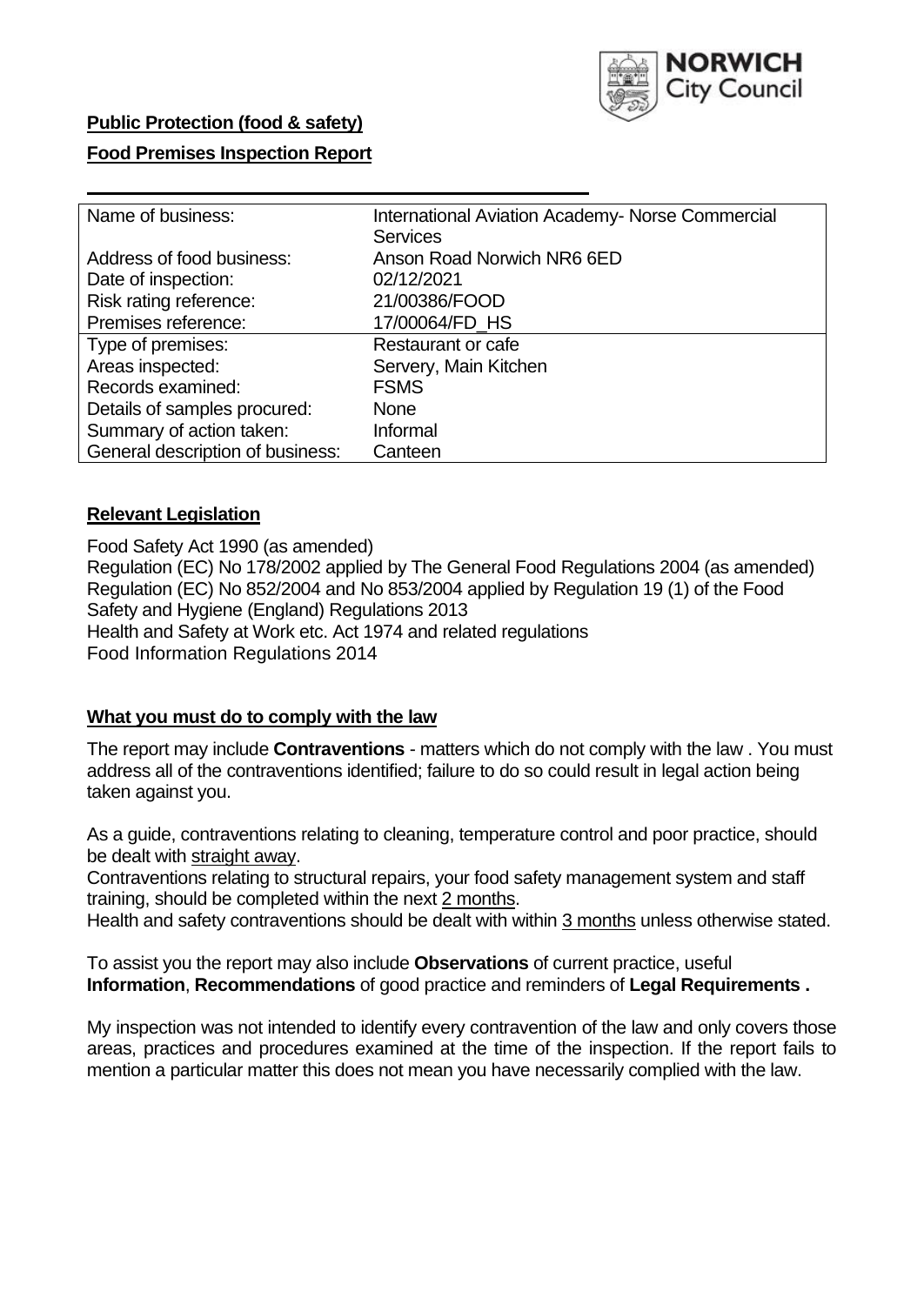# **FOOD SAFETY**

### **How we calculate your Food Hygiene Rating:**

The food safety section has been divided into the three areas which you are scored against for the hygiene rating: 1. food hygiene and safety procedures, 2. structural requirements and 3. confidence in management/control procedures. Each section begins with a summary of what was observed and the score you have been given. Details of how these scores combine to produce your overall food hygiene rating are shown in the table.

| <b>Compliance Area</b>                     |          |    |                | <b>You Score</b> |                |    |           |    |                |  |  |
|--------------------------------------------|----------|----|----------------|------------------|----------------|----|-----------|----|----------------|--|--|
| Food Hygiene and Safety                    |          |    |                | $\overline{0}$   | 5              | 10 | 15        | 20 | 25             |  |  |
| <b>Structure and Cleaning</b>              |          |    | $\overline{0}$ | 5                | 10             | 15 | 20        | 25 |                |  |  |
| Confidence in management & control systems |          |    | $\overline{0}$ | 5                | 10             | 15 | 20        | 30 |                |  |  |
|                                            |          |    |                |                  |                |    |           |    |                |  |  |
| <b>Your Total score</b>                    | $0 - 15$ | 20 | $25 - 30$      |                  | $35 - 40$      |    | $45 - 50$ |    | > 50           |  |  |
| <b>Your Worst score</b>                    | 5        | 10 | 10             |                  | 15             |    | 20        |    | $\blacksquare$ |  |  |
|                                            |          |    |                |                  |                |    |           |    |                |  |  |
| <b>Your Rating is</b>                      | 5        | 4  | 3              |                  | $\overline{2}$ |    |           |    | $\Omega$       |  |  |

Your Food Hygiene Rating is 5 - a very good standard



# **1. Food Hygiene and Safety**

Food hygiene standards are high. You demonstrated a very good standard of compliance with legal requirements. You have safe food handling practices and procedures and all the necessary control measures to prevent cross-contamination are in place. Some minor contraventions require your attention. **(Score 5)** 

## Hand-washing

**Observation I** was pleased to see handwashing was well managed.

#### Temperature Control

**Contravention** The following evidence indicated there was a risk of bacteria growing on food:

• high risk food was not being defrosted in the fridge

**Information** Frozen raw meat was being defrosted at room temperature in a manner that caused concern. You must have a method for defrosting meat so that food safety is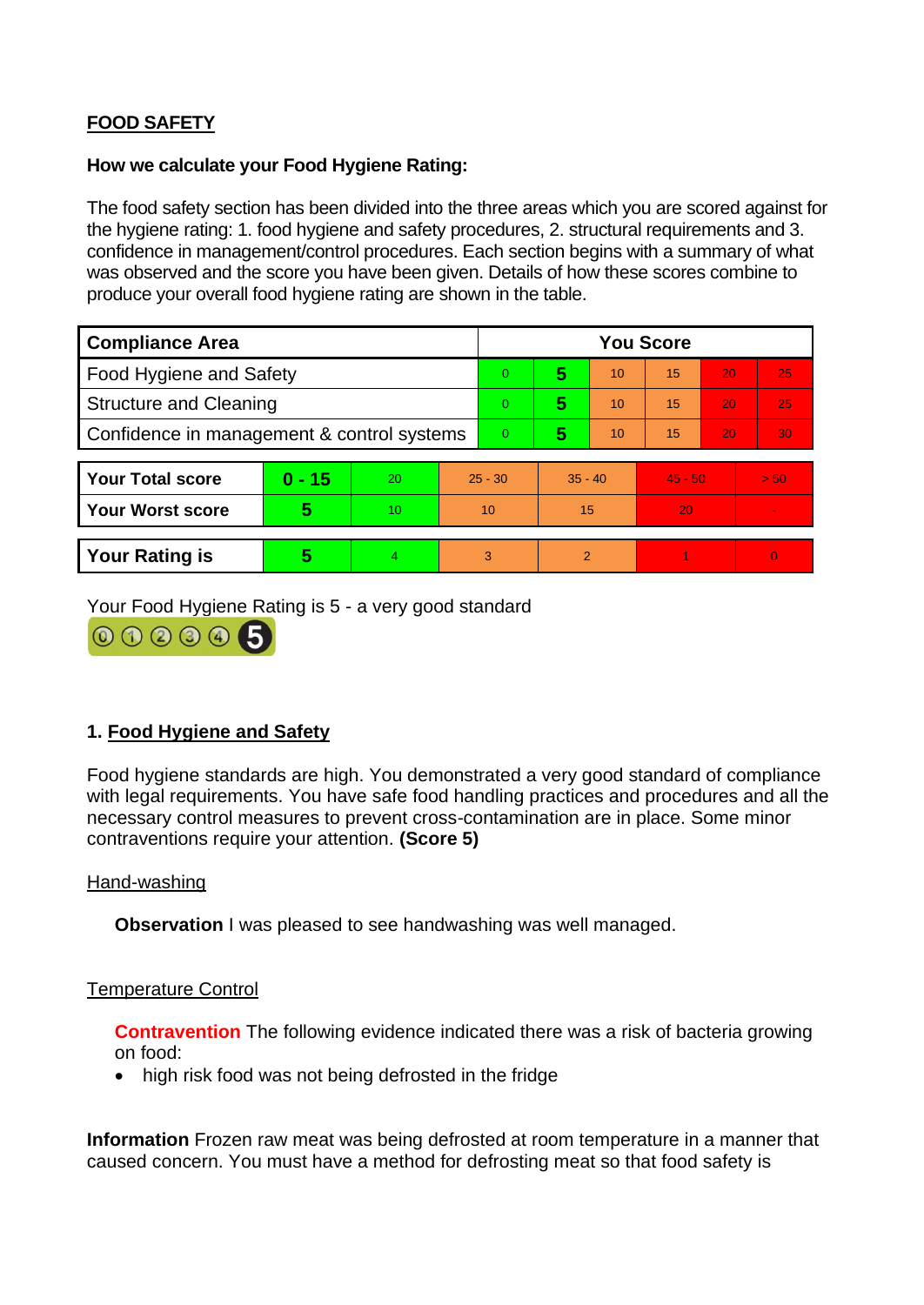maintained. This method must be covered by your food safety management review. Safe methods can include defrosting in a designated fridge

**Recommendation** Your SFBB pack contains details of how to calibrate your probe thermometer so you can be sure it is giving the correct reading. Discard the probe if it deviates by more than +/- 1 degree C

# **2. Structure and Cleaning**

The structure facilities and standard of cleaning and maintenance are all of a good standard and only minor repairs and/or improvements are required. Pest control and waste disposal provisions are adequate. The minor contraventions require your attention. **(Score 5)** 

# Cleaning of Structure

**Contravention** The following items were dirty and require more frequent and thorough cleaning:

• floor/wall junctions

**Contravention** The following items could not be effectively cleaned and must be covered or made non-absorbent:

• untreated mdf or wooden shelving

## Cleaning of Equipment and Food Contact Surfaces

**Contravention** The following surfaces and equipment in contact with food were dirty and/or could not be cleaned and require cleaning or discarding:

• interior to microwave

## Cleaning Chemicals / Materials / Equipment and Methods

**Observation** I was pleased to see that the premises was kept clean and that your cleaning materials, methods and equipment were able to minimise the spread of harmful bacteria between surfaces.

## **3. Confidence in Management**

A food safety management system is in place and you demonstrate a very good standard of compliance with the law. You have a good track record. There are some minor contraventions which require your attention. **(Score 5)** 

## Type of Food Safety Management System Required